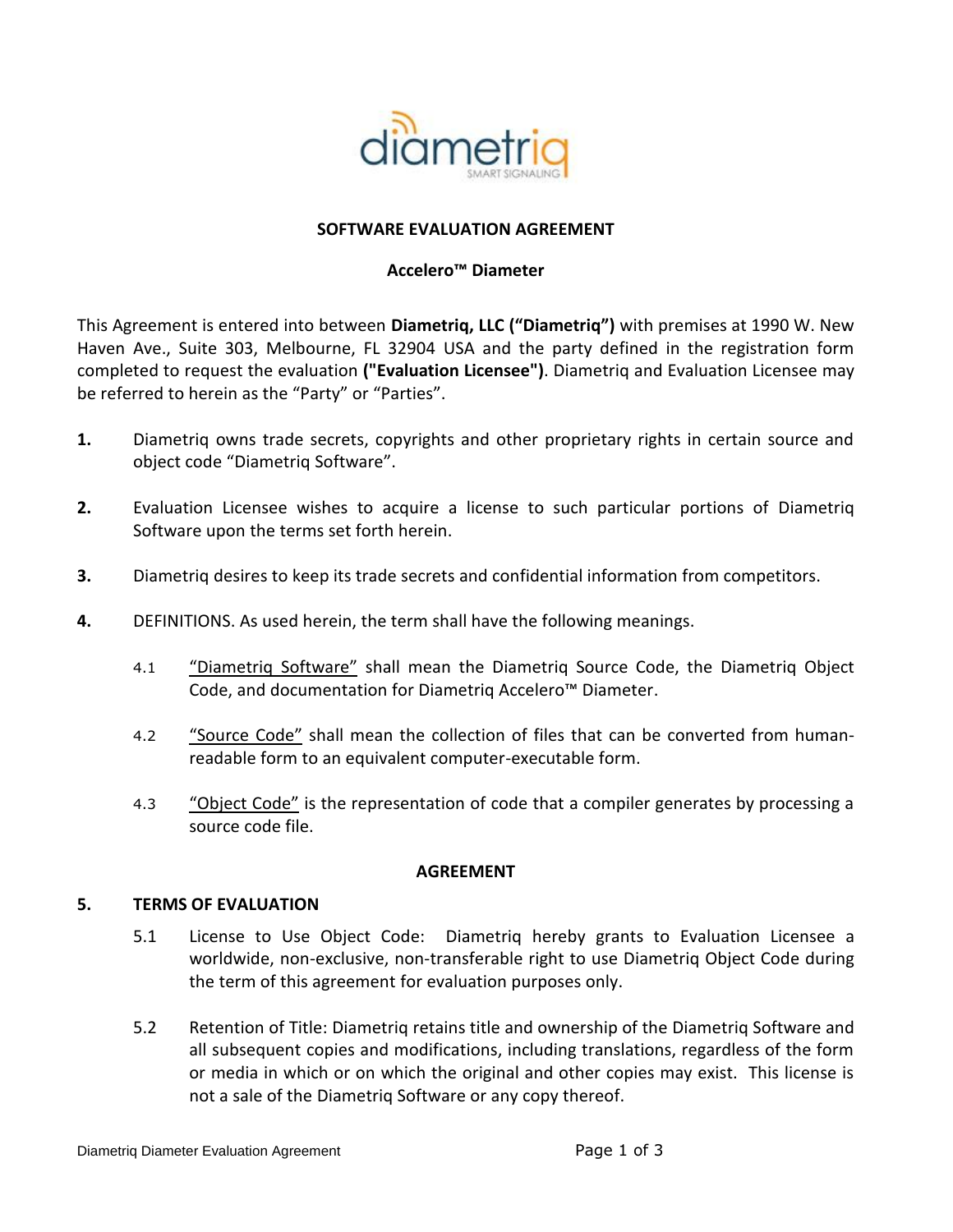# **6. DISCLAIMER**

The Software is provided "as is" without warranty of any kind. Diametriq makes no warranties, and Evaluation Licensee receives no warranties, express or implied, statutory or by any communication with Evaluation Licensee, and Diametriq specifically disclaims any implied warranty of merchantability or fitness for a particular purpose. Diametriq does not warrant that the operation of the program will be uninterrupted or error-free. This warranty shall apply to all of the software to the extent created, modified or altered by Diametriq. The above stated express limited warranty shall not apply to any Evaluation Licensee created software used in conjunction with the Diametriq software, or to any Diametriq software, which shall have been subject to misuse, negligence, or accident by Evaluation Licensee.

# **7. TERM AND TERMINATION**

- 7.1 Term of Agreement: This Agreement shall enter into full force and effect when Evaluation Licensee indicates its acceptance of its terms and conditions by installing and using the Diametriq Software. The Agreement will terminate on the last calendar day of the following month.
- 7.2 Consequences of Termination: All software and documentation shall be destroyed and all rights granted to Evaluation Licensee in Section 5 are revoked. The provisions of section 8 shall survive the termination of this agreement.

## **8. CONFIDENTIALITY**

8.1 The Evaluation Licensee agrees to retain information about the Diametriq Software in confidence during the term of this Agreement and for a period of two (2) years afterward and shall use reasonable care not to disclose such information to any party by using the same degree of care as the Evaluation Licensee employs with respect to its own information of like importance.

Such restrictions shall not apply to any information which: (a) is or becomes publicly known through no wrongful act on the part of the Evaluation Licensee; (b) is already known to the Evaluation Licensee at the time of disclosure; (c) is rightfully received by the Evaluation Licensee from a third party without breach of this Agreement; (d) is independently developed by the Evaluation Licensee without breach of this Agreement; or (e) is disclosed pursuant to the lawful requirement or request of the Governmental Agency.

## **9. LIMITED LIABILITY**

**IN NO EVENT SHALL DIAMETRIQ HAVE ANY LIABILITY TO THE EVALUATION LICENSEE, (A) FOR ANY CLAIM, LOSS OR DAMAGE, OR (B) FOR ANY INDIRECT, SPECIAL OR CONSEQUENTIAL DAMAGES OR LOST PROFITS, BUSINESS REVENUE OR GOOD WILL, HOWEVER CAUSED AND WHETHER ARISING UNDER CONTRACT, TORT OR OTHER THEORY OF LIABILITY. THESE LIMITATIONS SHALL APPLY NOT-WITHSTANDING THE FAILURE OF THE ESSENTIAL PURPOSE OF ANY LIMITED REMEDY.**